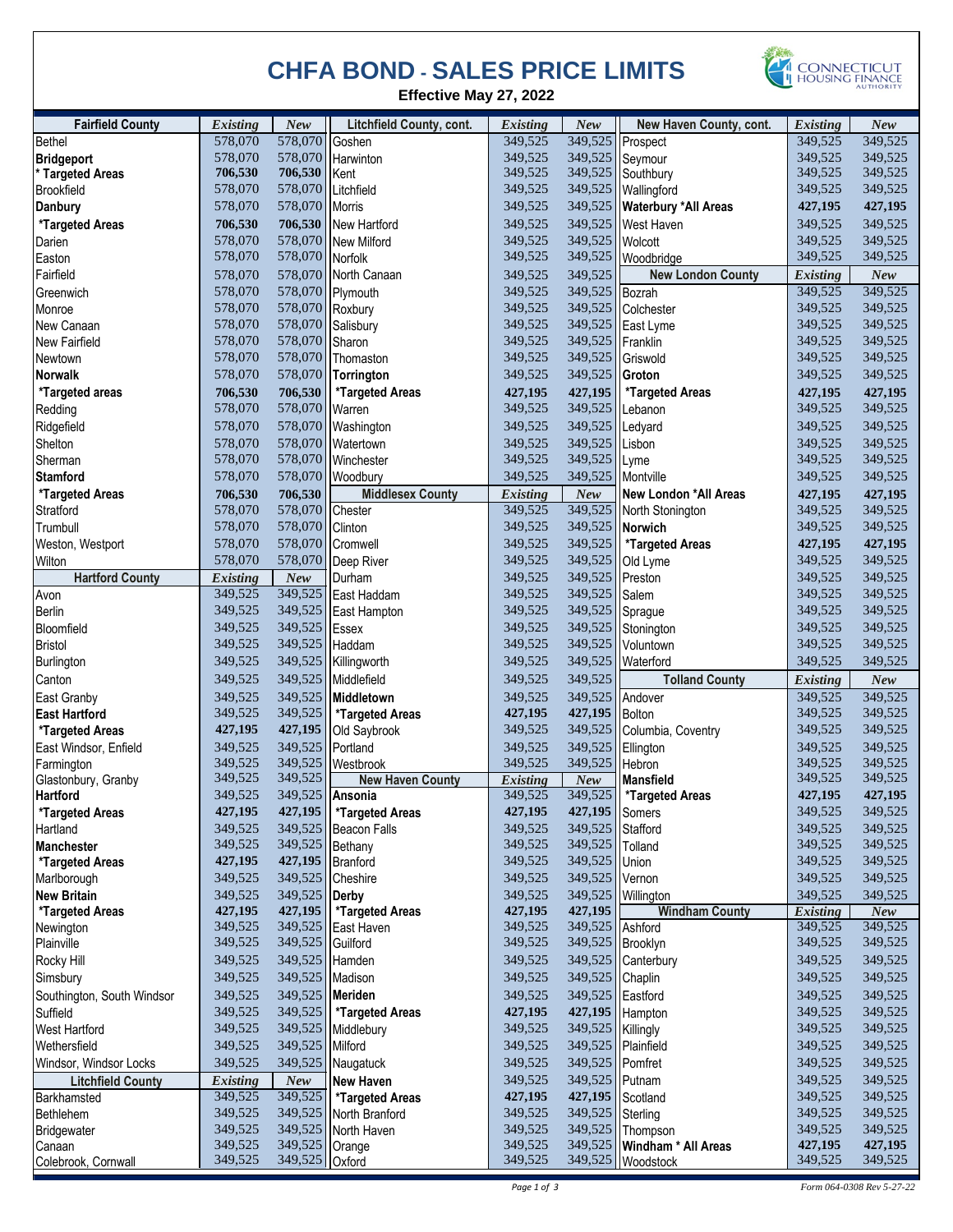## **CHFA BOND - INCOME LIMITS**





*"STATEWIDE" INCOME LIMITS: \$112,600 (1 or 2 persons) \$129,490 (3 or more persons) (Statewide Income Limits are utilized for the Home of Your Own & Homeownership Programs Only)*

| "TOWN" LIMITS                  |                    | <b>HOUSEHOLD SIZE</b> | "TOWN" LIMITS            |                    | <b>HOUSEHOLD SIZE</b> | "TOWN" LIMITS                   |                    | <b>HOUSEHOLD SIZE</b> |
|--------------------------------|--------------------|-----------------------|--------------------------|--------------------|-----------------------|---------------------------------|--------------------|-----------------------|
| <b>Fairfield County</b>        | 1 or 2             | 3 or more             | Litchfield County, cont. | 1 or 2             | 3 or more             | New Haven County, cont.         | 1 or 2             | 3 or more             |
| Bethel                         | 130,950            | 150,590               | Goshen                   | 112,600            | 129,490               | Prospect                        | 112,600            | 129,490               |
| <b>Bridgeport</b>              | 134,350            | 154,500               | Harwinton                | 112,600            | 129,490               | Seymour                         | 113,600            | 130,640               |
| *Targeted Areas                | 135,120            | 157,640               | Kent                     | 112,600            | 129,490               | Southbury                       | 112,600            | 129,490               |
| <b>Brookfield</b>              | 130,950            | 150,590               | Litchfield               | 112,600            | 129,490               | Wallingford                     | 112,600            | 129,490               |
| Danbury                        | 130,950            | 150,590               | <b>Morris</b>            | 112,600            | 129,490               | Waterbury * All Areas           | 135,120            | 157,640               |
| *Targeted Areas                | 155,520            | 181,440               | New Hartford             | 112,600            | 129,490               | West Haven                      | 112,600            | 129,490               |
| Darien                         | 168,300            | 193,545               | <b>New Milford</b>       | 112,600            | 129,490               | Wolcott                         | 112,600            | 129,490               |
| Easton                         | 134,350            | 154,500               | Norfolk                  | 112,600            | 129,490               | Woodbridge                      | 112,600            | 129,490               |
| Fairfield                      | 134,350            | 154,500               | North Canaan             | 112,600            | 129,490               | <b>New London County</b>        | 1 or 2             | 3 or more             |
| Greenwich                      | 168,300            | 193,545               | Plymouth                 | 112,600            | 129,490               | Bozrah                          | 112,600            | 129,490               |
| Monroe                         | 134,350            | 154,500               | Roxbury                  | 112,600            | 129,490               | Colchester                      | 128,500            | 147,775               |
| New Canaan                     | 168,300            | 193,545               | Salisbury                | 112,600            | 129,490               | East Lyme                       | 112,600            | 129,490               |
| New Fairfield                  | 130,950            | 150,590               | Sharon                   | 112,600            | 129,490               | Franklin                        | 112,600            | 129,490               |
| Newtown                        | 130,950            | 150,590               | Thomaston                | 112,600            | 129,490               | Griswold                        | 112,600            | 129,490               |
| Norwalk                        | 168,300            | 193,545               | Torrington               | 112,600            | 129,490               | Groton                          | 112,600            | 129,490               |
| *Targeted areas                | 201,960            | 235,620               | *Targeted Areas          | 135,120            | 157,640               | *Targeted Areas                 | 135,120            | 157,640               |
| Redding                        | 130,950            | 150,590               | Warren                   | 112,600            | 129,490               | Lebanon                         | 128,500            | 147,775               |
| Ridgefield                     | 130,950            | 150,590               | Washington               | 112,600            | 129,490               | Ledyard                         | 112,600            | 129,490               |
| Shelton                        | 134,350            | 154,500               | Watertown                | 112,600            | 129,490               | Lisbon                          | 112,600            | 129,490               |
| Sherman                        | 130,950            | 150,590               | Winchester               | 112,600            | 129,490               | Lyme                            | 112,600            | 129,490               |
| <b>Stamford</b>                | 168,300            | 193,545               | Woodbury                 | 112,600            | 129,490               | Montville                       | 112,600            | 129,490               |
| *Targeted Areas<br>Stratford   | 201,960            | 235,620               | <b>Middlesex County</b>  | 1 or 2             | 3 or more             | New London * All Areas          | 135,120            | 157,640               |
|                                | 134,350            | 154,500               | Chester                  | 112,700            | 129,605               | North Stonington                | 112,600            | 129,490               |
| Trumbull                       | 134,350            | 154,500               | Clinton                  | 124,900            | 143,635               | <b>Norwich</b>                  | 112,600            | 129,490               |
| Weston, Westport               | 168,300            | 193,545               | Cromwell                 | 112,700            | 129,605               | *Targeted Areas                 | 135,120            | 157,640               |
| Wilton                         | 168,300            | 193,545               | Deep River<br>Durham     | 124,900            | 143,635               | Old Lyme<br>Preston             | 112,600            | 129,490               |
| <b>Hartford County</b><br>Avon | 1 or 2<br>112,700  | 3 or more<br>129,605  | East Haddam              | 112,700<br>112,700 | 129,605<br>129,605    | Salem                           | 112,600            | 129,490<br>129,490    |
| Berlin                         | 112,700            | 129,605               | East Hampton             | 112,700            |                       | Sprague                         | 112,600            |                       |
| Bloomfield                     | 112,700            | 129,605               | Essex                    | 124,900            | 129,605<br>143,635    | Stonington                      | 112,600<br>112,600 | 129,490<br>129,490    |
| <b>Bristol</b>                 | 112,700            | 129,605               | Haddam                   | 112,700            | 129,605               | Voluntown                       | 112,600            | 129,490               |
| Burlington                     | 112,700            | 129,605               | Killingworth             | 124,900            | 143,635               | Waterford                       | 112,600            | 129,490               |
| Canton                         | 112,700            | 129,605               | Middlefield              | 112,700            | 129,605               | <b>Tolland County</b>           | 1 or 2             | 3 or more             |
| East Granby                    | 112,700            | 129,605               | Middletown               | 112,700            | 129,605               | Andover                         | 112,700            | 129,605               |
| <b>East Hartford</b>           | 112,700            | 129,605               | *Targeted Areas          | 135,240            | 157,780               | <b>Bolton</b>                   | 112,700            | 129,605               |
| *Targeted Areas                | 135,240            | 157,780               | Old Saybrook             | 124,900            | 143,635               | Columbia, Coventry              | 112,700            | 129,605               |
| East Windsor, Enfield          | 112,700            | 129,605               | Portland                 | 112,700            | 129,605               | Ellington                       | 112,700            | 129,605               |
| Farmington                     | 112,700            | 129,605               | Westbrook                | 124,900            | 143,635               | Hebron                          | 112,700            | 129,605               |
| Glastonbury, Granby            | 112,700            | 129,605               | <b>New Haven County</b>  | 1 or 2             | 3 or more             | <b>Mansfield</b>                | 112,700            | 129,605               |
| Hartford                       | 112,700            | 129,605               | Ansonia                  | 113,600            | 130,640               | *Targeted Areas                 | 135,240            | 157,780               |
| *Targeted Areas                | 135,240            | 157,780               | *Targeted Areas          | 136,320            | 159,040               | Somers                          | 112,700            | 129,605               |
| Hartland                       | 112,700            | 129,605               | <b>Beacon Falls</b>      | 113,600            | 130,640               | Stafford                        | 112,700            | 129,605               |
| Manchester                     | 112,700            | 129,605               | Bethany                  | 112,600            | 129,490               | Tolland                         | 112,700            | 129,605               |
| *Targeted Areas                | 135,240            | 157,780               | <b>Branford</b>          | 112,600            | 129,490               | Union                           | 112,700            | 129,605               |
| Marlborough                    | 112,700            | 129,605               | Cheshire                 | 112,600            | 129,490               | Vernon                          | 112,700            | 129,605               |
| <b>New Britain</b>             | 112,700            | 129,605               | Derby                    | 113,600            | 130,640               | Willington                      | 112,700            | 129,605               |
| *Targeted Areas                | 135,240            | 157,780               | *Targeted Areas          | 136,320            | 159,040               | <b>Windham County</b>           | 1 or 2             | 3 or more             |
| Newington                      | 112,700            | 129,605               | East Haven               | 112,600            | 129,490               | Ashford                         | 112,600            | 129,490               |
| Plainville                     | 112,700            | 129,605               | Guilford                 | 112,600            | 129,490               | Brooklyn                        | 112,600            | 129,490               |
| Rocky Hill                     | 112,700            | 129,605               | Hamden                   | 112,600            | 129,490               | Canterbury                      | 112,600            | 129,490               |
| Simsbury                       | 112,700            | 129,605               | Madison                  | 112,600            | 129,490               | Chaplin                         | 112,600            | 129,490               |
| Southington, South Windsor     | 112,700            | 129,605               | Meriden                  | 112,600            | 129,490               | Eastford                        | 112,600            | 129,490               |
| Suffield                       | 112,700            | 129,605               | *Targeted Areas          | 135,120            | 157,640               | Hampton                         | 112,600            | 129,490               |
| West Hartford                  | 112,700            | 129,605               | Middlebury               | 112,600            | 129,490               | Killingly                       | 112,600            | 129,490               |
| Wethersfield                   | 112,700            | 129,605               | Milford                  | 113,600            | 130,640               | Plainfield                      | 112,600            | 129,490               |
| Windsor, Windsor Locks         | 112,700            | 129,605               | Naugatuck                | 112,600            | 129,490               | Pomfret                         | 112,600            | 129,490               |
| <b>Litchfield County</b>       | 1 or 2             | 3 or more             | New Haven                | 112,600            | 129,490               | Putnam                          | 112,600            | 129,490               |
| Barkhamsted                    | 112,600            | 129,490               | *Targeted Areas          | 135,120            | 157,640               | Scotland                        | 112,600            | 129,490               |
| Bethlehem                      | 112,600            | 129,490               | North Branford           | 112,600            | 129,490               | Sterling                        | 112,600            | 129,490               |
| Bridgewater<br>Canaan          | 112,600            | 129,490               | North Haven<br>Orange    | 112,600<br>112,600 | 129,490<br>129,490    | Thompson<br>Windham * All Areas | 112,600            | 129,490               |
| Colebrook, Cornwall            | 112,600<br>112,600 | 129,490<br>129,490    | Oxford                   | 113,600            | 130,640               | Woodstock                       | 135,120<br>112,600 | 157,640<br>129,490    |
|                                |                    |                       |                          |                    |                       |                                 |                    |                       |